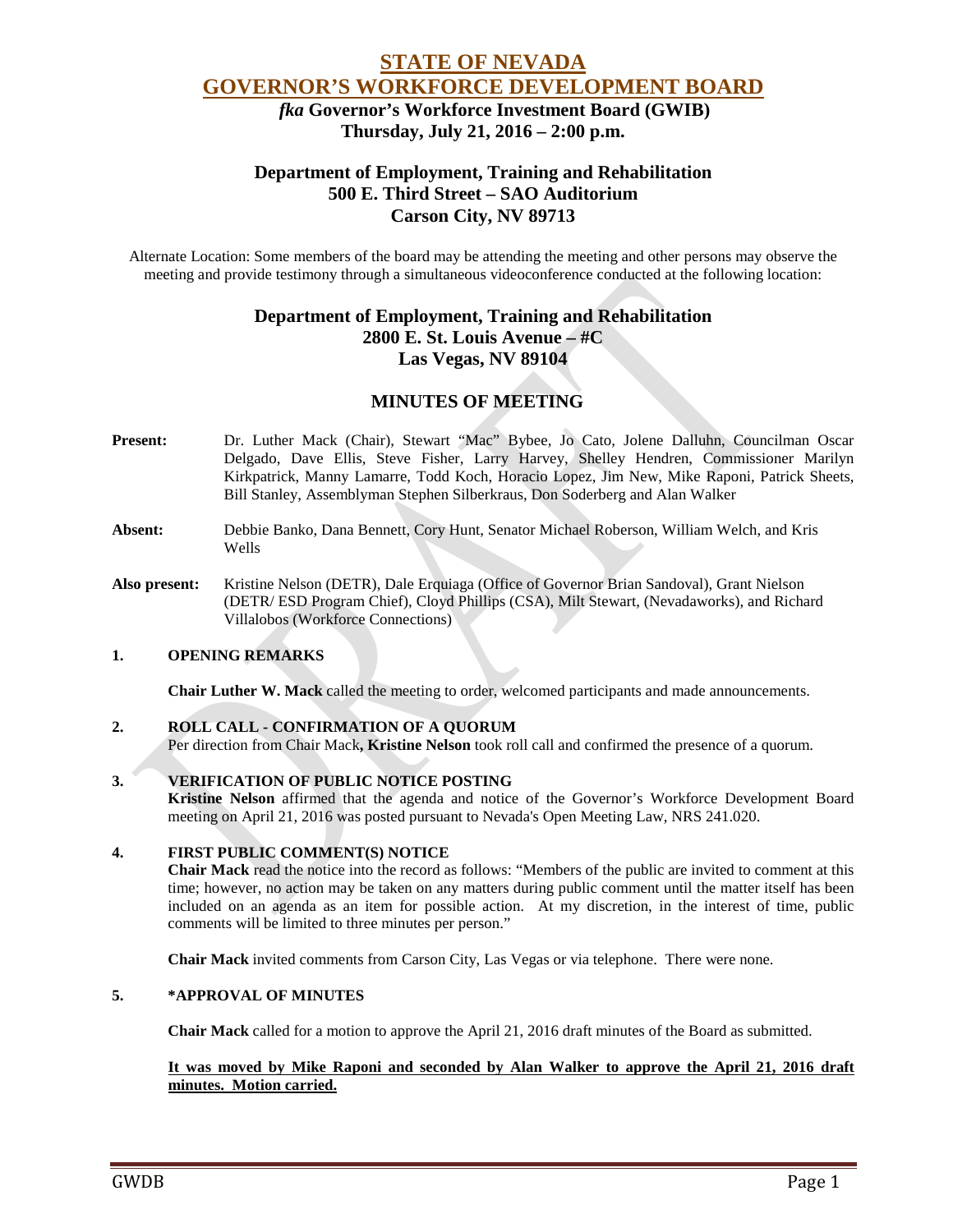### **6. \*FOR POSSIBLE ACTION – WIOA Unified State Plan – U.S. DOL. Revisions**

**Steve Fisher, Administrator, DHHS-DWWS,** the Chair of the WIOA Governance Work Group, outlined the history of the Plan's development. On February 18th, this Board approved the WIOA Unified State Plan and submitted it to the Federal Government on March 3rd. The Federal Government had 90 days to review and approve the Plan. The Governor received a letter of approval for the Plan on May 31st with conditions. Twenty-eight (28) deficiencies were identified for remediation. The Governor's Work Group made the necessary revisions to the Plan. The revisions were presented to the Executive Board and approved last week. The Plan is before the full Board today for ratification.

**Marilyn Kirkpatrick** referred to citations in the Plan and asked whether they were reviewed in order to verify that they applied. **Mr. Fisher** shared his recollection that there were policy discussions, however he could not recall specific citations in need of review. **Mike Raponi** recalled that Executive Committee unanimously endorsed the Plan and that he could not recall any pending issues.

#### **It was moved by Don Soderberg and seconded by Jim New to ratify the WIOA Unified State Plan as approved by the Board's Executive Committee. Motion carried.**

### **7. \*FOR POSSIBLE ACTION – Industry Sector Councils – Additions/Revisions**

**Dale Erquiaga, Chief Strategy Officer, Office of Governor Brian Sandoval** was present by phone to answer any questions. **Bill Stanley** stated that during the Executive Committee meeting, there was an approved motion to add a sector council for construction. There was consensus agreement that this action had occurred.

**It was moved by Don Soderberg and seconded by Mike Raponi to ratify the addition of a Construction Sector Council to be established as approved by this Board's Executive Committee. Motion carried.** 

#### **8. \*FOR POSSIBLE ACTION – State Compliance Policies (SCP) – Six (6) State Compliance Policies (new and revisions) for Review and Approval. Items 8(A) through 8(F) Sector Councils – Additions/Revisions**

**Shelley Hendren** addressed Policy 1.4, under One-Stop Delivery System B, Number 1, where it discusses the affiliate sites as opposed to one-stop sites. It was discovered that A, B, C and D under Number 1 are not consistent with WIOA, nor are they consistent with Policy 1.20, which is the policy governing affiliate sites. She proposed an amendment to remove small letter a, b, c and d under  $1(b)(1)$ .

**It was moved by Shelley Hendren and seconded by Don Soderberg to accept Policy 1.4 with the change that on page 1 going into page 2, under Section 1, One-Stop Delivery System, Letter B, Number 1, that A, B, C and D be removed. Motion carried.** 

**It was moved by Horacio Lopez and seconded by Shelly Hendren to ratify State Compliance Policy 1.4 as amended, State Compliance Policy 1.8, State Compliance Policy 1.12, State Compliance Policy 1.20, State Compliance Policy 2.2, and State Compliance Policy 2.3.** 

## **Discussion:**

**Bill Stanley** noted that State Compliance Policy 2.3 contains a notation in the revised notes from the State that states, "WIOA eliminated the requirement for establishment of a youth council. However, the local board may choose to establish a standing committee." He asked whether a member of staff wished to comment on this recommendation**. Grant Nielson, DETR's ESD Program Chief**, clarified that this language comes straight from the law. The intent of the law is that the local boards have a choice as to whether or not they establish a standing committee for youth. In this case, both local boards have established a standing committee or a version of it in each local area. The policy is in place to provide the option to do so.

## **Motion carried.**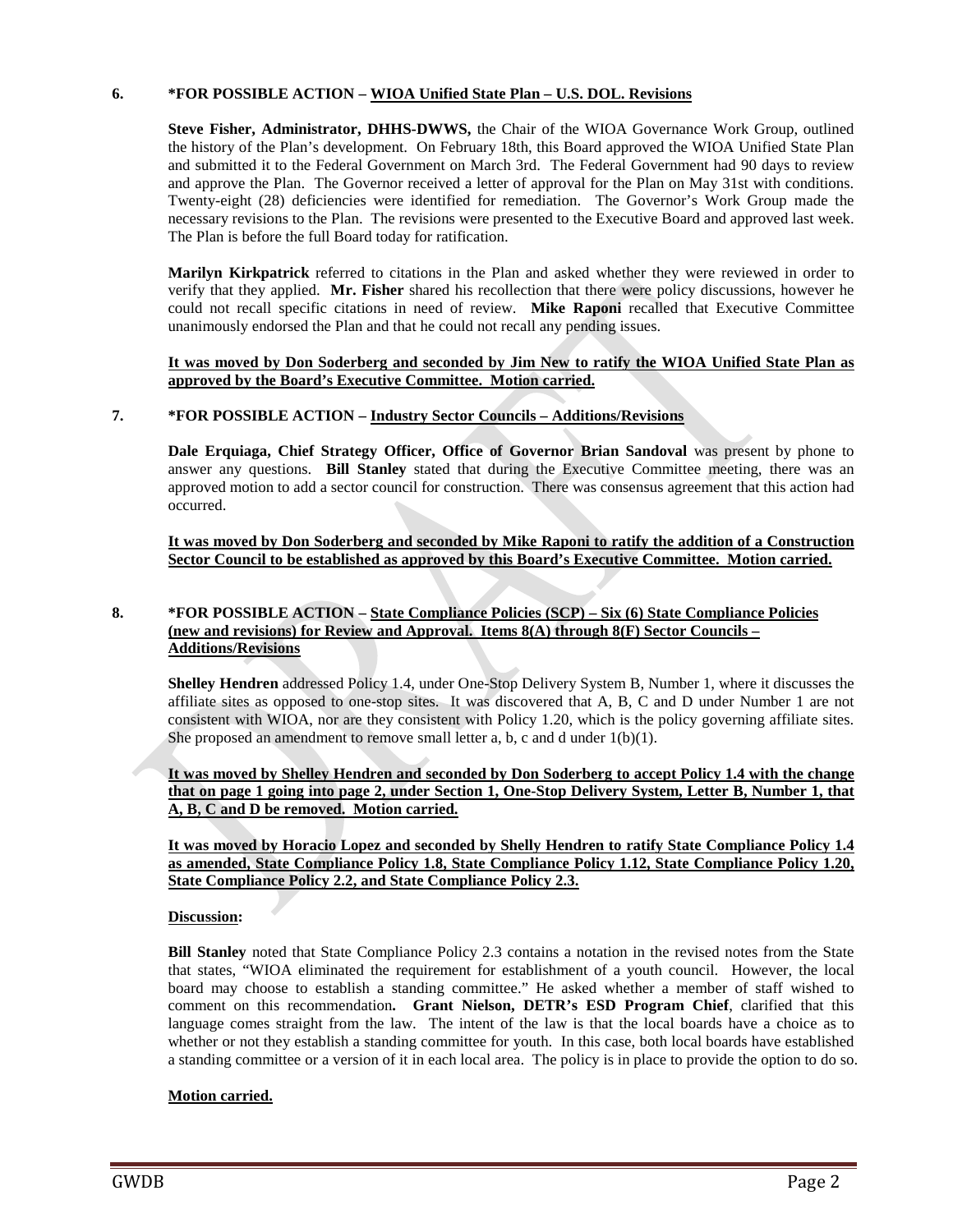### **9. INFORMATION/DISCUSSION PRESENTATION: Local Workforce Development Boards: Youth Services Presentation.**

**Ricardo Villalobos, Director, Workforce Connections, Milt Stewart, Program Manager, Nevadaworks** were present to provide the report. **Mr. Villalobos** began the presentation. Highlights included:

- Two youth populations are targeted via WIOA.
- Each require eligibility criteria to qualify for the programs
	- Out-of-school youth
		- Must be between the ages of 16 to 24
		- Not attending school (as defined by state statutes)
		- Must meet at least one of the following criteria:
			- Dropped out of school
			- Obtained a secondary diploma or equivalent but is low income and basic skills deficient or English language learner
			- **Juvenile**
			- Homeless/Runaway
			- In or aged out of foster care
			- Pregnant or parenting
			- Individual with disability and/or low income and requires additional assistance to enter or complete an educational program or to secure or hold employment
		- Seventy-five percent of funding is targeted for out-of-school youth
	- In-school youth
		- Must be between the ages of 14 to 21
		- Attending school
		- Must meet at least one of the following criteria:
			- Basic skills deficient
			- English language learner
			- Homeless/Runaway
			- In or aged out of foster care
			- Pregnant or parenting
			- Individual with disability and/or low income and requires additional assistance to enter or complete an educational program or to secure or hold employment
		- Twenty-five percent of funding is targeted for in-school youth
		- WIOA Youth Programs include:
		- **Education services**
		- Training services
		- Employment services
		- Supportive services
		- Follow up services (at least 12 months)
	- Workforce Connections (SNWDB) Youth Programs include:
		- Youth One-Stop Affiliate Sites
			- North/West Nevada Partners, Inc., (NPI)
			- South/East -- SNRHA
			- Boulder City/Laughlin St. Jude's Ranch for Children
			- Lincoln County Lincoln County
			- Nye & Esmeralda Counties Nye Communities Coalition
		- Workforce Connections (SNWDB) Special Population Youth Programs Include:
			- Youths with Disabilities Goodwill of SNV
			- Foster/Former Foster Youth Olive Crest
			- Pre-Entry NPI
		- YouthBuild Las Vegas Program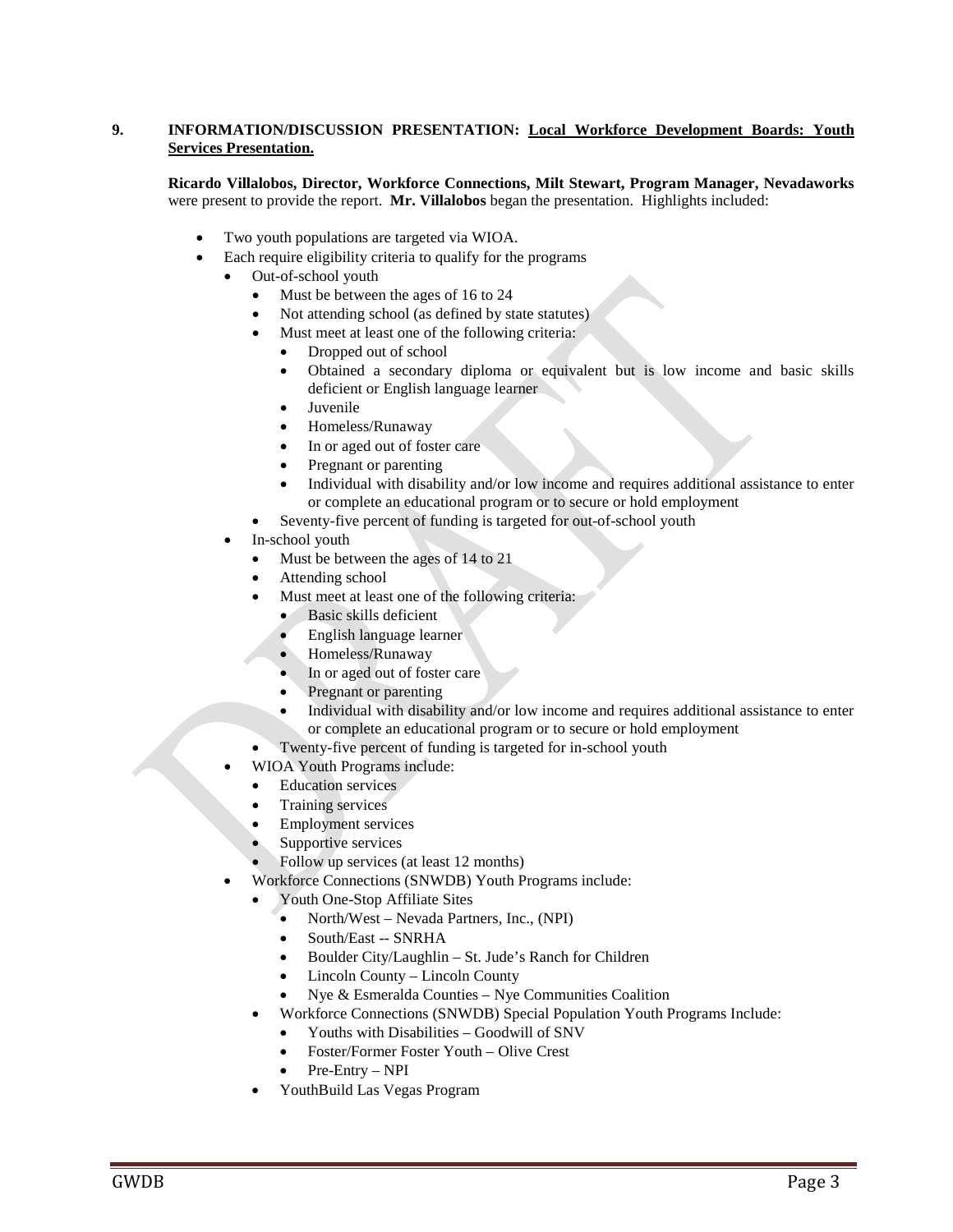**Mr. Stewart** reviewed specific programs:

- Community Service Agency (CSA)
	- Target population: Washoe County youth
	- Provide education, soft skills, work experience and job placements to urban youth
	- Truckee Meadows Community College Youth Out of School Program (YOS)
	- Target population: Low income Washoe County youth aged out of foster care, pregnant or parenting, and/or with disabilities
	- Provide pre-employment activities with a cash incentive for completion in 1st semester and provides youth with a work experience in 2nd semester
- Community Chest, Inc., EMPOWERing Lives
	- Target population: Storey and Lyon County Youth
	- Provide soft skills and occupational training, work experience and supportive services to youth in these isolated areas
- JOIN, Inc., Workforce 60
	- Target population: Low income youth in the 12 rural counties within Nevadaworks' geographical territory
	- Provide high school equivalency attainment, work readiness, occupational skills training and work experiences that focus on in-demand sectors with the objective of obtaining employment that pays a living wage
- Northern Nevada Electrical Workers Joint Apprenticeship and Electrical Committee (NNEJATC) Electrical Apprenticeship Program
	- Target population: Low income Washoe County youth who are school dropouts, basic skills deficient or English language learners, involved with justice system or pregnant or parenting
	- Provide occupational skills training concurrently with on-the-job training as an electrical apprentice, so their youth clients learn a trade while they earn a living wage
- Northern Nevada Literacy Council (NNCL) Learn and Earn
	- Target population: Washoe County youth
	- Provide wraparound services including high school equivalency attainment, drop-out recovery, employability skills and work experiences for hard to serve youth
- Nevadaworks Youth Council
	- Actively involved in making recommendations for serving youth clients
	- Currently assisting in the development of methods for establishing employer relationships to increase the availability and diversity of work experience opportunities available to youth

In response to a question regarding how the success of the program is rated in relation to costs, **Mr. Villalobos** stated that the Department of Labor has predetermined performance outcomes which ultimately determine the success of the programs. Under WIOA, requirements include placement, retention, average earnings, credential rates and skills gains. The cost per participant varies depending on the population and is estimated to range between \$3,500 to \$6,500.

**Mr. Stanley** asked about the process of providing the services and specifically whether a high school could implement its own program. **Mr. Villalobos** stated that high schools could create their own program. However, there is a competitive procurement process for service providers. This process takes place on an annual basis. However, there are times such processes are announced throughout the year, depending on funding and need.

**Alan Walker** referred to the list of metrics used to measure the performance of programs. He asked for a summarization of the success of the programs in general during the last couple of years against the metrics described. **Mr. Villalobos** referenced to the last quarter totals, the measure was 69 percent for placement, employment and education for youth. The measure obtained was 63.4. This was not necessarily a failure, as there was an 80 percent allowance to meet the measure. Therefore, the measure was met, although shy of the 69 percent goal. Numerically, this represents 1,160 youth out of 1,829. As far as obtainment of degree or certificate, the measure determined by the Department of Labor of the State was 61 percent. The State reached 66.1 percent, reflecting an exceeding of the measure for the third quarter. This represents 1,004 youth out of 1,520. For literacy and numeracy gains, under WIA, the required measure 43 percent. The State hit the 54.1 percent mark for the third quarter. This represents 288 youth out of 532 who were within the measure.